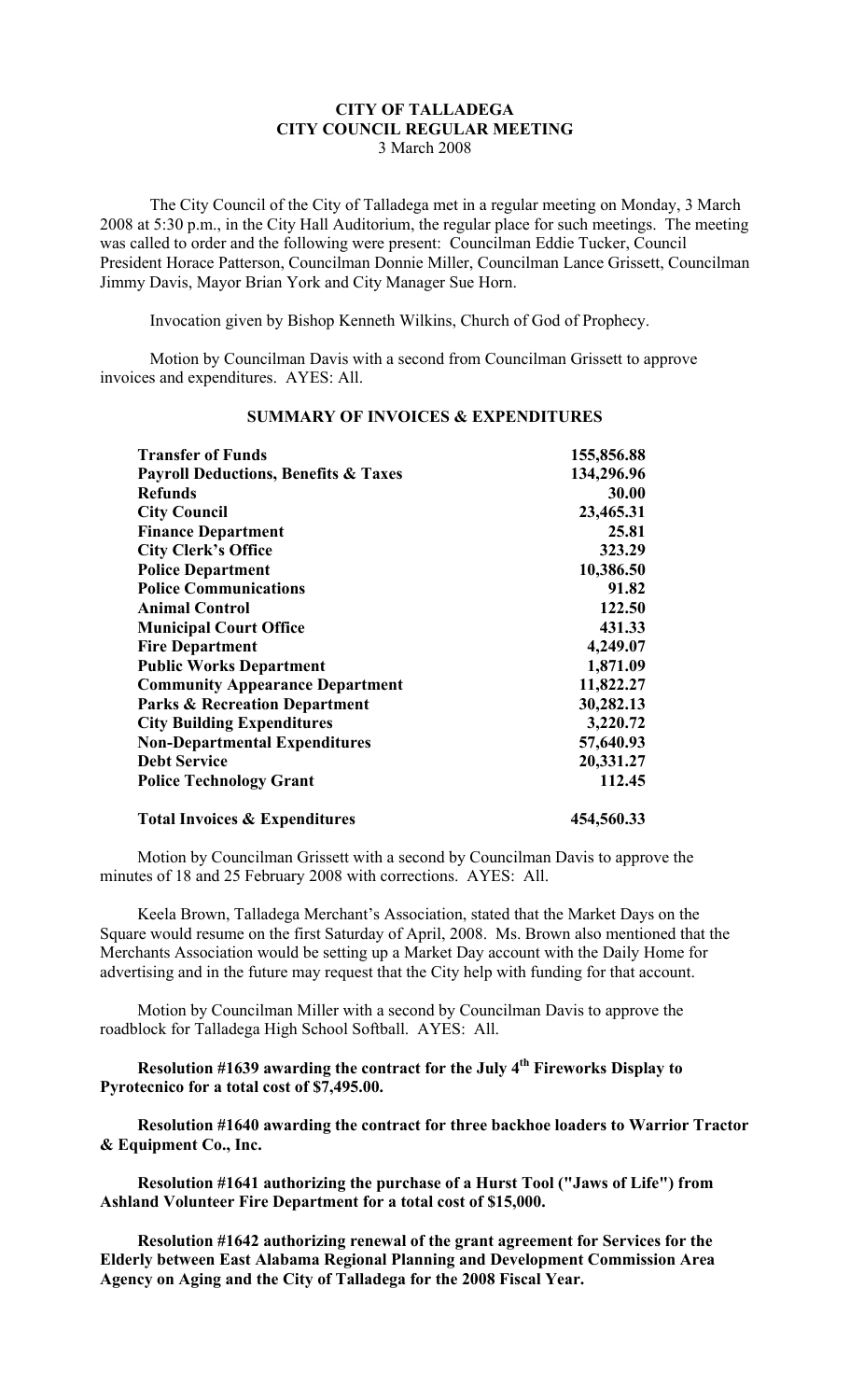## **Resolution #1643 opposing proposed state legislation ( SB 338 and HB 459) "which would seriously impede the authority of municipalities to regulate land use, specifically local zoning authority over wireless facilities, construction standards, permit fees and reviews".**

Motion by Councilman Grissett with a second by Councilman Davis to adopt Resolutions 1639 through 1643. Roll Call. AYES: Councilman Miller, Councilman Davis, Councilman Grissett, Council President Patterson. Abstain: Councilman Tucker.

Motion by Councilman Grissett with a second by Councilman Davis to approve invoices and expenditures for the Water Department. AYES: Councilman Davis, Councilman Grissett, Council President Patterson and Councilman Miller. NAY: Councilman Tucker. **Expenditures for February 21-29, 2008 \$ 277,263.60**

Motion by Councilman Miller with a second by Councilman Davis to appoint Mr. John Sawyer and Ms. Brenda Burt to renewed terms on the Cheaha Regional Mental Health/ Mental Retardation Board, Mr. Roger Scott and Ms. Keela Brown to the Historic Preservation Commission, and Mr. Wallis Elliott as the Ward 4 appointment to the Cemetery Board. AYES: All.

Motion by Councilman Davis with a second by Councilman Grissett to appoint Judge Hank Fannin as the Municipal Judge. AYES: All.

Discussion on the direction of the CDBG Project Application with Ms. Ellen Austin. Councilman Grissett states that he felt the City should apply for a community development grant in the sum of \$500,000 for a project that is related to replacement of deteriorating infrastructure, primarily sewer and water. Public Works and the Water Department are working together in this matter and would be supportive of that type of application. Councilman Tucker asked to consider a family life center for the Knoxville area and felt the City qualifies for it, but stated that if the council wishes to go for the infrastructure application, the area of Ward 2 also qualifies for that. Councilman Tucker wished to emphasis that the Knoxville area wants a family life center, but if the council decides that they want to go with infrastructure, they should look at Knoxville which is the "most needy" area with flooding problems, no sidewalks and lacking in curbs and gutters. Councilman Grissett stated that he felt the council should do an infrastructure project that would benefit all the people in the City of Talladega. Councilman Grissett further stated that he thought the council should defer to Water Department Head James Brasher to decide where to start and what would be the most needed area for replacement. Councilman Miller agreed that the money should be used for the entire city and water and sewage infrastructure would be the most important areas. Councilman Davis concurred that the council should use the "experts" to say where the most need is in the city. Councilman Tucker agreed that there were infrastructure problems but that they go further than just water and sewer. Councilman Tucker continued by saying that the city has decaying streets, sidewalks, no basic water and sewage in some areas of his district. Councilman Grissett re-emphasized that the Water Department may take the lead, but that it was a joint effort with the Public Works and Community Appearance Departments and that we are one City. Councilman Grissett also indicated that the Water Department had funds that could be used as matching funds and this would enhance the grant application.

Rick Nixon presented the council with the Attorney General opinions concerning payments of fines, court costs and restitutions collected by probation officers and private probation services. Mr. Nixon stated that Pell City and Sylacauga also use private probation services, though not the same one that the City of Talladega uses. Councilman Miller asked how often the Court office received funds from the probation service. Mr. Nixon indicated that a check was received twice a month.

Manager's comments included:

 Recognized Parks & Recreation Assistant Department Head Brian Hutton. Mr. Hutton informed the council that Talladega over the past weekend had hosted the District V Basketball tournament which included 29 teams and that two of Talladega's teams, 6-8 year olds and 9-10 year olds, advanced to the state tournament.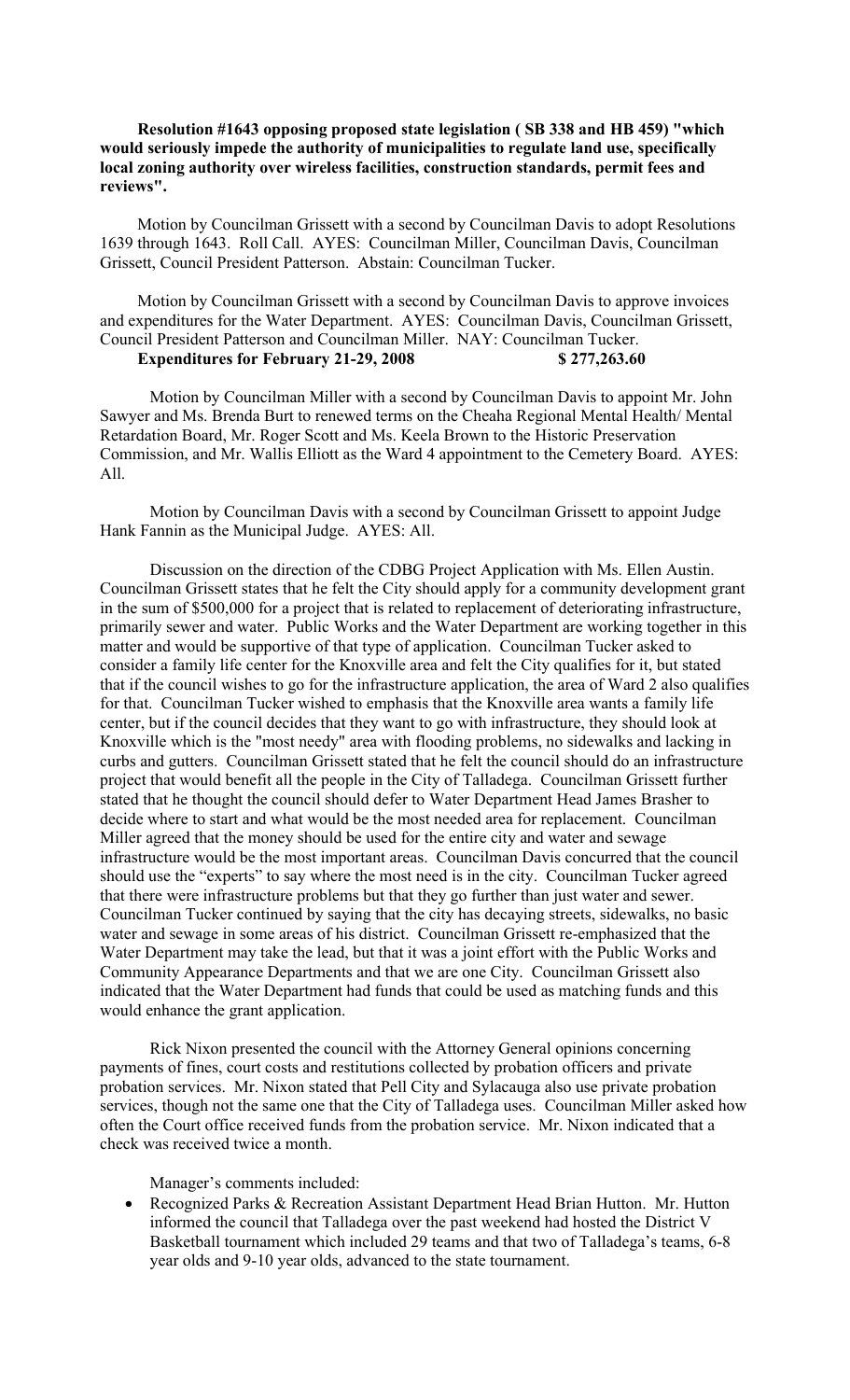- The last bill from Alexander Construction to repair potholes and pave where water leaks had been repaired was for \$17,373, so many repairs are being done. Councilman Grissett indicated that he had seen the bill and it was for several months and after asking some questions of Mr. Terry Hanner of the Water Department, he was satisfied that all repairs were being checked and followed up on.
- Wanted to commend all departments for the work they had done during the last round of storms.
- The City was awarded an enhancement grant for the Caboose Park several months ago. The original plan was to repair one caboose and add another caboose and a pavilion with a stage, etc. But sometimes you can not afford these grants once you pay out engineering and administrative fees. Councilman Davis stated that he did not believe the caboose was worth spending any money on it and should be junked.
- Financing is being sought on the police cars and the backhoes that the council recently approved.

Councilman Grissett also commended the departments that worked diligently after the last storm and that he had been informed by Mr. Swinford of the Public Works Department that a total of 27 streets had to be cleared of fallen trees. Councilman Grissett indicated that the Court Street project was completed and traffic was now flowing on that street. He also asked for an update on the surplus fire truck. City Manager indicated that the Fire Chief had a request to donate the fire truck for a museum in Birmingham, but that before that is considered every sister city will be contacted including volunteer fire departments to see if they wanted it. Councilman Grissett also mentioned that he continues to get cable complaints concerning inconsistencies in fees, etc. Councilman Grissett then asked for an update on the installation on the pool heater. Councilman Miller stated that the contractor indicated to him that it would be up and running this week. Councilman Grissett commented that he enjoyed his first Officer of the Year Banquet.

Councilman Davis stated that the Task Force Committee for the Renewal of the Courthouse Square planned to have a meeting on April  $15<sup>th</sup>$  at the Courthouse, the time will be indicated later. There would be a presentation made by East Alabama Planning and Development Commission at that meeting and the committee would like to have some input from everyone involved with the Square. Councilman Davis stated that the City Manager Search Committee will be meeting at the Library on March  $13<sup>th</sup>$  at 5:00 p.m. to review applications.

Mayor Brian York stated that on Friday the Talladega High School Girls Basketball team competed in the state tournament for the very first time. They lost by nine points but it was an excellent game and many of the team players are returning, so they have a better shot at the state championship next year. O'Bryan Davis on the Talladega High School Boy's Basketball team was one of the two finalists in the three point shooting contest in Birmingham and he finished in second place.

Councilman Miller indicated that he had received some calls from the Allen Street and Nimitz Road areas concerning the ATVs running in those neighborhoods and he had gotten with Chief Watson to try and control that so the ATVs only run out near the annex and not on the roads. Councilman Miller requested that the road sign for Allen and Nimitz Road be repaired. Councilman Miller asked for a clarification on the ordinance concerning restaurants selling alcoholic drinks on the Courthouse Square and the Manager indicated that it would be looked into. Councilman Miller's last comment concerned the status of the air conditioner at Brecon Recreation Center. Department Head Beth Martin stated that the unit had been ordered.

Councilman Tucker asked for an update on his request for allowing double wide trailers in his Ward. Manager indicated that the attorney was contacted and stated that the Planning Commission would have to go in and change their designations and that will take a great deal of work and that more details are forthcoming. The Manager further stated another way to do it would be to change the Comprehensive Plan by creating a specific zoning designation for double-wide mobile homes, and then redoing the zoning maps to show the areas for that zoning designation. Councilman Tucker indicated that that is exactly what he wanted to do and had brought it before the Planning Commission in the beginning to be included in the Comprehensive Plan but it was not done.